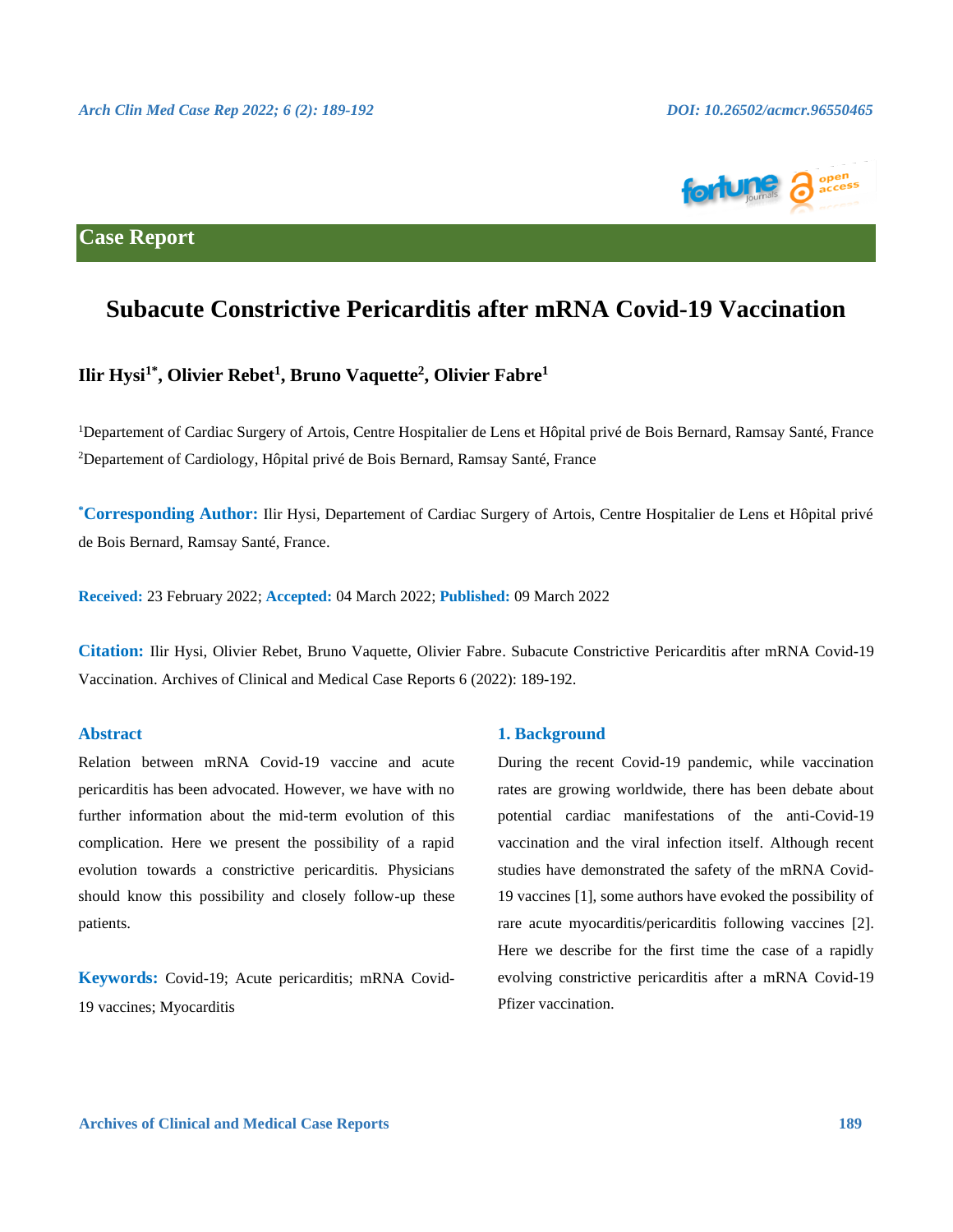#### **2. Case Study**

The patient was a 63-year-old man with a past medical history of peripheral arterial disease and pulmonary embolism in 2019. He had been receiving rivaroxaban (Xarelto) 20mg daily for two years. He was inoculated the first dose of the BNT162b2 Pfizer BioNTech vaccine on April 21st and three days later he reported to the cardiology department, resenting with shortness of breath. Transthoracic echocardiography showed a moderate pericardial effusion without signs of compression. Troponin assays were within normal range which was taken as evidence against myocarditis. A diagnosis isolated pericarditis was made and the patient was treated by oral nonsteroid anti-inflammatory drugs (Ibuprofen) and colchicine. On the May 25th the patient returned to the hospital with symptoms of tamponade. Echocardiography

showed increased pericardial effusion with compression on the right chambers. The patient was transferred to the operating room where a pericardial drainage was performed through a subxiphoid incision (150ml of hemorrhagic liquid). He was discharged home three days later in stable clinical condition. The anti-inflammatory drugs were discontinued after one month of treatment. His second dose of the same vaccine of June 7th were not followed by any clinical problem. The patient presented again at the hospital in August, with a severe shortness of breath and lower limb swelling. A thickened pericardium with signs of constriction of the right side of the heart but no signs of pericardial effusion were on ultrasound. These findings were confirmed by the magnetic resonance imaging (Figure 1).



**Figure 1:** Magnetic resonance imaging of the heart. **A)** Axial view showing a thickening of the pericardium on the anterior part of the right ventricle. **B)** Coronal view showing a semicircular thickening of the pericardium constricting the right ventricle.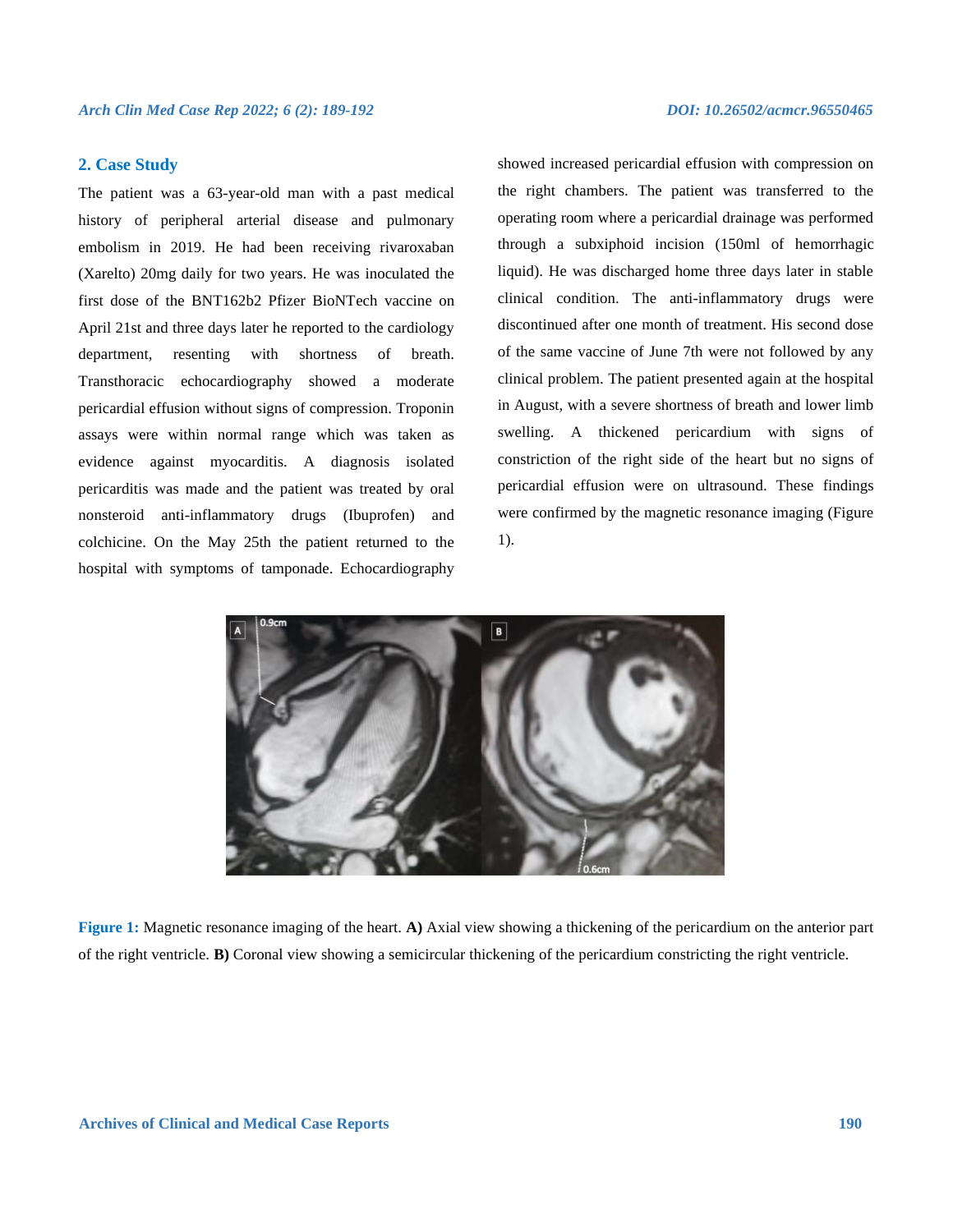Left heart catheterization was normal and right heart catheterization did not show a dip plateau sign. The patient was referred for surgical constrictive pericarditis in order to relieve constriction on September 21st of the same year. During the procedure, the pericardium was hardened and showing obvious signs of inflammation. The surgery liberated the heart after an extended pericardiectomy, without the need for cardiopulmonary bypass. The patient's clinical condition improved immediately after the surgery and the postoperative period was uneventful. Cytologic examination of the pericardium showed nonspecific inflammatory infiltration. Currently the patient reports being in good health and absence of any symptoms.

### **3. Discussion**

Constrictive pericarditis is a rare but well-known heart disease that often requires cardiac surgery. It ensues any inflammatory process involving the pericardium. In industrialized countries the most common causes are idiopathic or viral, or following surgical, radiation, and inflammatory or infectious disease, while tuberculosis remain a major cause in developing countries [3]. To our knowledge, there have been only three published cases of related constrictive pericarditis in the presence of exposure to Covid-19 [3-5]. In two of these cases the patients died due to the catastrophic evolution of their pulmonary Covid-19 lesions and the third patient survived on a treatment consisting of pericardiocentesis combined with oral antiinflammatory therapy. On the other hand, there has been concerns about the safety of Covid-19 mRNA vaccines. The European Medicines Agency reports a combined incidence rate of myocarditis and pericarditis in the order of 1.6 per million among the recipients of the 160 million doses administered [2]. Importantly myocarditis outnumbers pericarditis by 3:2. To our knowledge, there has been no description in the literature of cases of constrictive pericarditis following inoculation mRNA vaccination. Our patient experienced an initial pericardial effusion a few days after the first dose of the vaccine. Although causality cannot be established with absolute certainty, an adverse effect of the vaccine may reasonably be among the possible causes. Although anti-inflammatory oral treatment and pericardiocentesis were promptly administered, the condition rapidly deteriorated towards rapid pericarditis with three months of the onset of symptoms. There may be open questions on whether a prolonged course of initial anti-inflammatory treatment, in the space of three to six months could have avoid the secondary inflammatory infiltration and thickening of the pericardium. This case illustrates the extremely rare, but real possibility of constrictive pericarditis after mRNA anti Covid-19 vaccination. Intense follow-up of similar patients may be of particular importance, especially given that the use of these vaccines is likely to increase across the world in response to a developing pandemic.

### **Conflict of Interest**

None to declare

#### **Funding Statement**

No funding received for this work.

#### **References**

- 1. Barda N, Dagan N, Ben-Shlomo Y, et al. Safety of the BNT162b2 mRNA Covid-19 Vaccine in a Nationwide Setting. N Engl J Med 385 (2021): 1078‑1090.
- 2. Pepe S, Gregory AT, Denniss AR. Myocarditis, Pericarditis and Cardiomyopathy After COVID-19 Vaccination. Heart Lung Circ 30 (2021):1425‑1429.